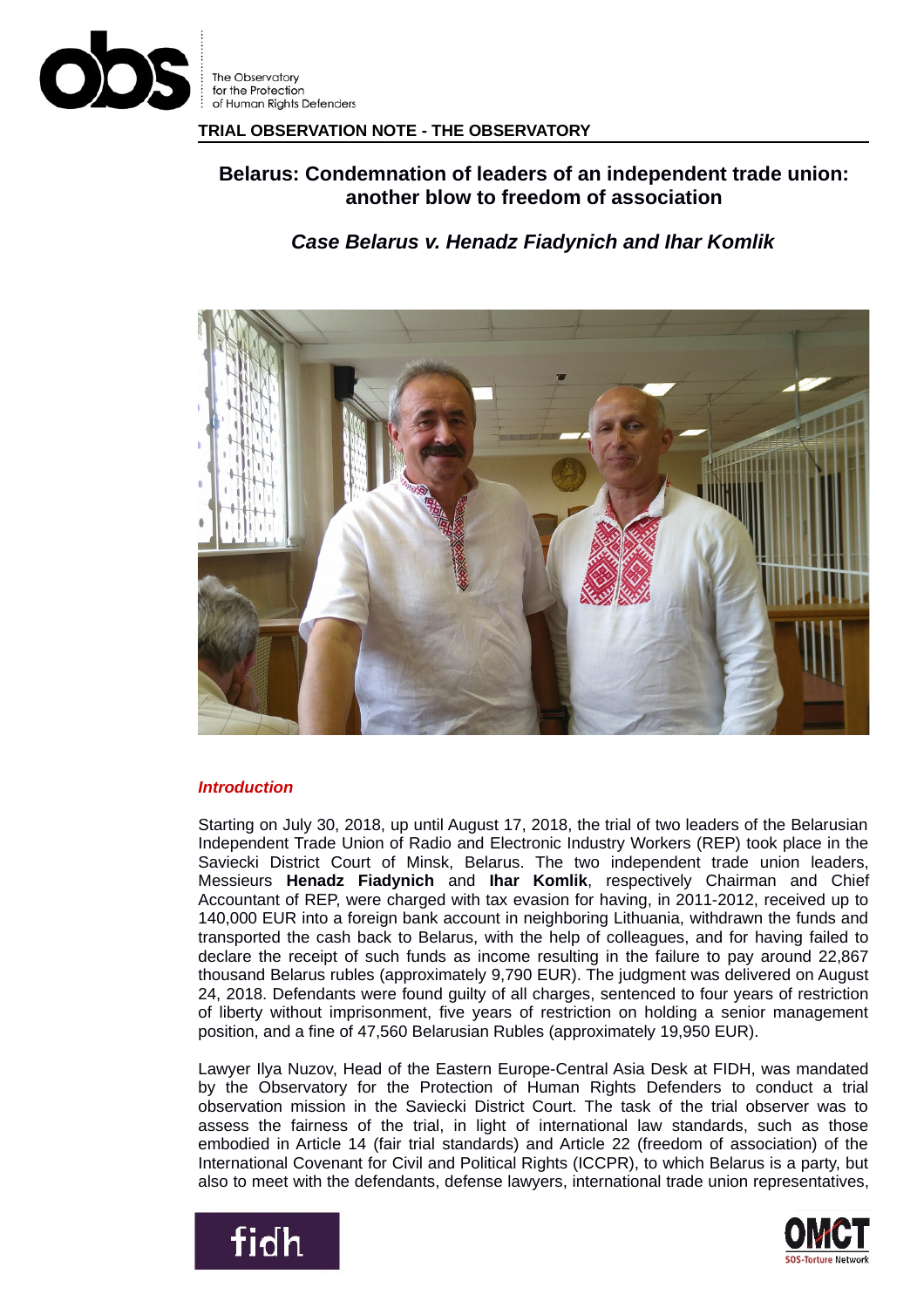diplomatic observers, Belarus NGOs and other international observers present at the trial, to discuss the proceedings, to determine any concerns with respect to the proceedings other than those observed and recorded by the trial monitor, and to assess the situation of human rights defenders in the country more generally.

#### *Brief background information*

The situation of unions in Belarus has not changed significantly since the Soviet times, when they were under the strict control of the State and the ruling communist party.<sup>[1](#page-1-0)</sup> While the dissolution of the Soviet Union and the single-party system allowed for the formation of independent trade unions, the authorities have adopted restrictive laws impeding their formation and activities. For instance, on January 26, 1999, President Lukashenko issued Decree No. 2 "On some measures to regulate the activities of political parties, trade unions, and other non-governmental organizations," which placed severe restrictions on the ability to form or register trade unions. Moreover, the authorities have constantly interfered in the activities of independent unions, preventing their normal operation, firing active union members and leaders, and forcing rank-and-file members to leave independent unions and move to the state-controlled Federation of Trade Unions of Belarus under threats of dismissal or refusal to enter into or extend labor contracts. [2](#page-1-1)

On June 16, 2000, REP, among other independent unions, filed a complaint with the International Labour Organization Committee on Freedom of Association regarding violation by the republic of Belarus of the fundamental principles enshrined in the ILO conventions. The Committee on freedom of association found that acts of government interference in trade union activities are not permissible and asked the government to present information on eliminating violations in relation to specific trade union organizations and their leaders, including REP, which was one of the unions mentioned in the complaint.

Since then, representatives and members of independent trade union organizations experienced more discrimination, pressure, denial of employment at the end of a term of office for elected union positions, and other forms of pressure and harassment by the authorities. For instance, on March 12, 2001, the President published Decree No. 8, later complemented by Decree No. 24 of November 28, 2003 "On the Receipt and Use of Free Foreign Aid," which makes it nearly impossible for Belarus NGOs and trade unions involved in human rights and social activism to receive any gratuitous financial assistance from foreign states, organisations or individuals. The decree does not list provision of legal aid or any human rights activity as a permissible use of such funds, and expressly forbids the use of funds for organising demonstrations and other forms of political protest.<sup>[3](#page-1-2)</sup> The Observatory recalls that this contravenes international human rights standards that establish that the right to receive funding including from foreign sources is a core part of the right to freedom of association.[4](#page-1-3)

The situation of independent trade unions worsened after the 2010 presidential election, when the civil society was subjected to unprecedented repression in the aftermath of widespread social protests. During a search of REP's headquarters on January 14, 2011, the authorities confiscated almost all the union's computers, which were later returned in nonworking condition. The confiscation of the computers revealed the names of many of its members to security agencies, such as the KGB, and other authorities in charge of ideological work with trade union workers.<sup>[5](#page-1-4)</sup>

<span id="page-1-3"></span>4 See The Observatory, Annual Report 2013, "Violations of the right of NGOs to funding: from harassment to criminalisation", available here: [http://www.omct.org/files/2013/02/22162/obs\\_annual\\_report\\_2013\\_uk\\_web.pdf](http://www.omct.org/files/2013/02/22162/obs_annual_report_2013_uk_web.pdf)

<span id="page-1-0"></span><sup>1</sup> FIDH and Viasna, Report, *Forced Labor and Pervasive Violations of Workers' Rights in Belarus*, December 2013, p. 22.

<span id="page-1-1"></span><sup>2</sup>  *Ibid.* at p. 23.

<span id="page-1-2"></span> $^3$  Decree No. 24 of November 28, 2003, Article 4.

<span id="page-1-4"></span><sup>5</sup>  *Ibid.* at p. 28.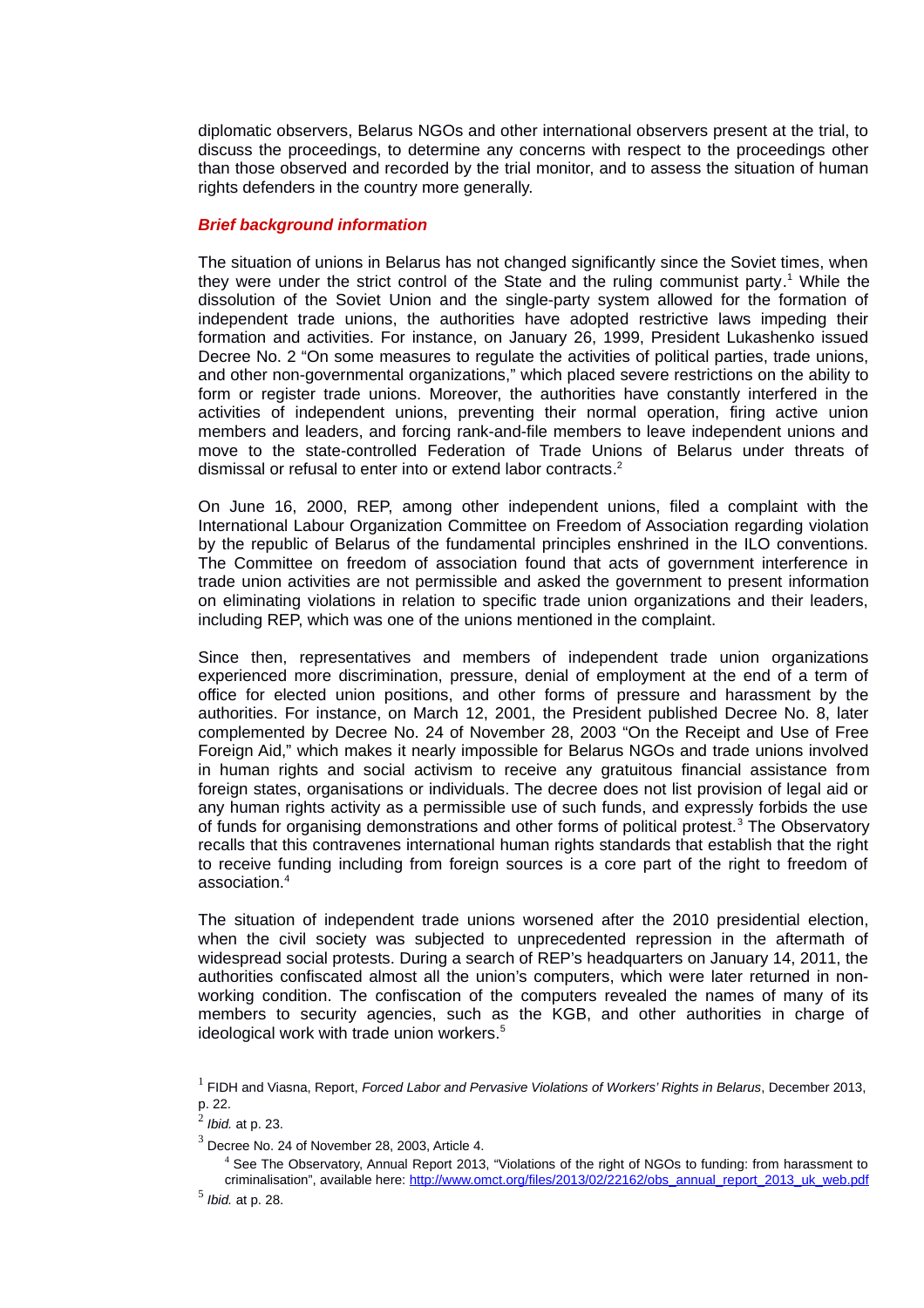

During the spring of 2017, REP strongly criticized another Presidential Decree No. 3, "On Prevention of Social Parasitism", which imposed a fee on the unemployed and partially employed and led to massive protests throughout the country. REP gathered over 45,000 signatures in opposition to the decree, actively participated in so-called "Marches of non-Parasites" and provided legal aid to activists arrested after their participation in the protests against the decree.

On August 2, 2017, officers of the Financial Investigation Department (FID) of the State Control Committee of Belarus raided the offices of REP, seized documents and computers, and arrested Messrs. Fiadynich and Komlik. Although both were eventually released (Komlik spent two months in pre-trial detention), they were charged under Part 2, Article 243 of the Criminal Code for "tax evasion on a large scale." Under this provision, the defendants faced up to five years of restriction of liberty or three to seven years of incarceration and confiscation of property.

This is not the first time that human rights defenders in Belarus are prosecuted under the pretext of tax evasion for receiving foreign funds through a foreign account. Notably, in 2011, Mr. **Ales Bialiatski**, Chairman of the Human Rights Centre "Viasna" and then FIDH Vice-President, was charged under the same article and subsequently sentenced to four and a half years in prison in a trial that was widely condemned as having been politically motivated and intended to obstruct his work as a human rights defender.<sup>[6](#page-2-0)</sup> Moreover, the UN Human Rights Committee concluded in 2014 that sentencing of Aliaksandr Bialiatski to imprisonment was a direct consequence of the violation of his right to freedom of association. The Committee thus requested that Belarus, among other actions, take measures to prevent similar violations in the future, namely by reviewing its legislation to ensure its compliance with the requirements of Article 22 of ICCPR. The Views adopted by the Committee have been completely ignored by Belarus in its policies and practices towards independent associations. Legislation abusively restricting the operation of civil society organisations remains in force to date, forcing many organisations to register abroad.

## *The trial*

On July 30, 2018, public hearings commenced before Judge Maryna Fiodarava, judge of Saviecki District Court, sitting as a single judge. The two defendants were present throughout the proceedings, sitting on the front bench of seats reserved for the public, were neither handcuffed nor placed in any confined space such as in the two metal cages located inside the courtroom. Defendants were each represented by a lawyer; Mr. Fiadynich was represented by Ms. **Natalia Matskevitch**, and Mr. Komlik was represented by Ms. **Lyudmila Kazak**. The Office of the Prosecutor-General was represented by two of its Senior assistants to the Prosecutor, Mr. Vadim Kazei and Ms. Irina Orlovskaya. Over 50 members of the public were present on the first day of proceedings, including journalists, representatives of international organisations and foreign embassies, and other human rights defenders and activists. Over the course of the two-week trial, between 20 and 40 individuals attended the proceedings every day.

The State complaint alleged that between January 2011 and March 2012, Messrs. Fiadynich and Komlik, for the purposes of self-enrichment and in violation of, among others, Presidential Decree No. 24 of 28 November 2003 "On the Receipt and Use of Free Foreign Aid" conspired to open a bank account in the name of REP in the "AE SEB bankas" bank in Vilnius, Lithuania, enabling the withdrawal of funds received from foreign organisations, such as the 3F trade union in Denmark, and their transfer to the territory of Belarus without their declaration to the tax authorities or registration as 'free foreign aid' with the relevant state authorities. As a consequence, defendants failed to declare 140,000 EUR of income, amounting to a violation of Article 243 part 2 of Belarus Penal Code in the form of failure of REP to pay tax for the fiscal year 2011 in the amount of 22,867 Belarus rubles.

<span id="page-2-0"></span> $^6$  See, e.g. European Parliament resolution on Belarus: the arrest of human rights defender Ales Bialatski, 14 September 2011, RC\877361EN.doc



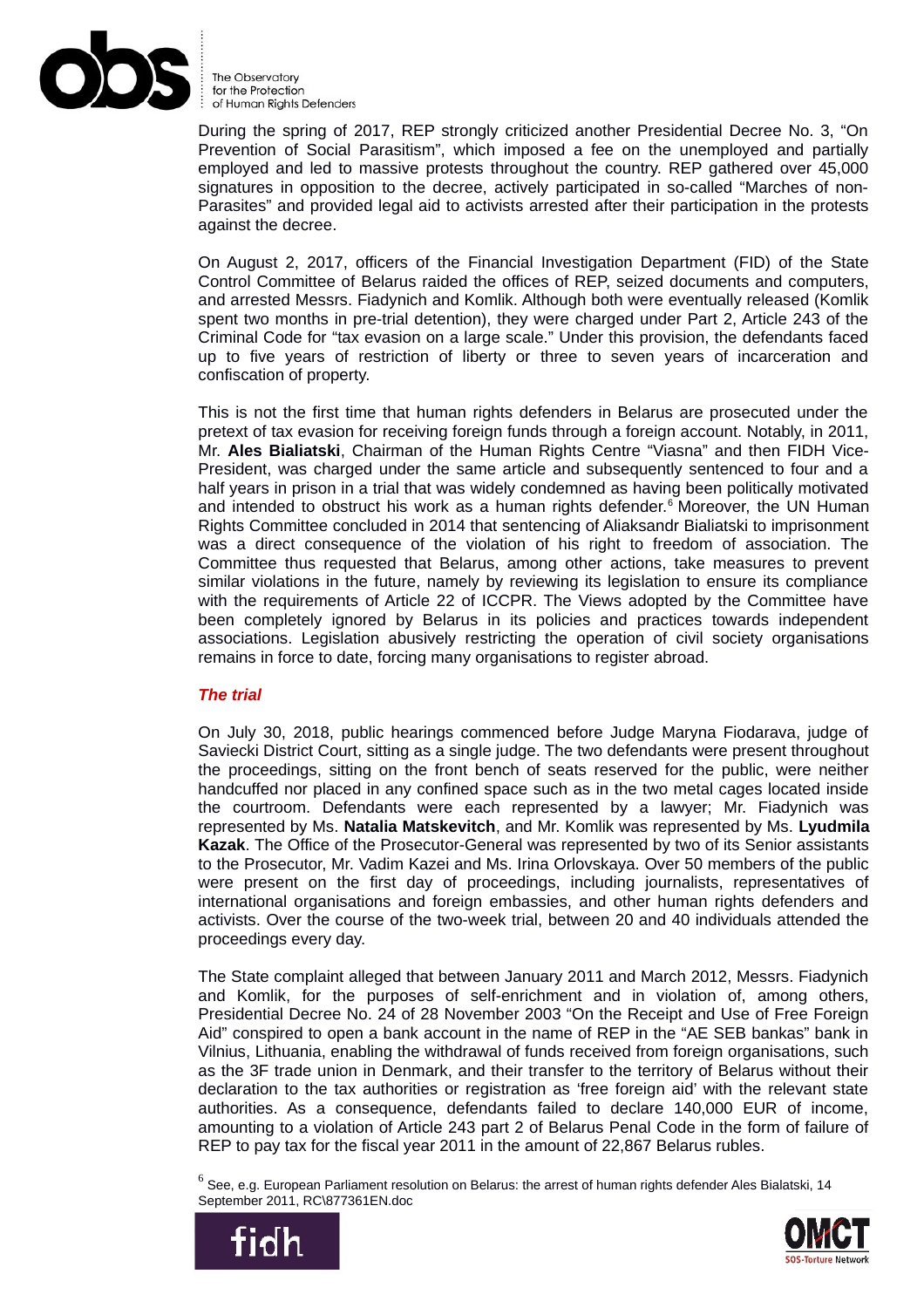The defendants denied all charges and among their arguments they highlighted the fact that the prosecution had failed to establish the existence of the foreign bank account, the receipt of funds, other than for participation of REP in conferences or seminars abroad, or the transfer of any funds from Lithuania to Belarus during the relevant period. The defendants also argued that the applicable legislation and the prosecution were contrary to the applicable international law concerning freedom of association.

The trial lasted 15 days and included the testimony of 27 witnesses and experts, the examination of 11 volumes of written records and phone calls, and the testimony of defendants.

#### *The judgement*

By its judgement, pronounced on August 24, 2018, the Saviecki District Court found both Messrs. Fiadynich and Komlik guilty of violations of Article 243.2 of the Penal Code, and sentenced them to four years of restriction of liberty without imprisonment, five years of restriction on holding positions of senior management, and a fine of 47,560 Belarusian Rubles (approximately 19,950 Euros).

## *The Applicable International Law*

Article 14 of the ICCPR, which Belarus ratified, provides that all persons are equal before the court, and that every accused is entitled to a fair and public hearing by a competent, independent and impartial tribunal established by law. Among others, Paragraph 3 of the same further provides that an accused is entitled: "to have adequate time and facilities for the preparation of his defence and to communicate with counsel of his own choosing; "to examine, or have examined, the witnesses against him and to obtain the attendance and examination of witnesses on his behalf under the same conditions as witnesses against him."

Moreover, Article 22 of ICCPR guarantees "the right to freedom of association with others, including the right to form and join trade unions for the protection of his interests." Restrictions of this right are only acceptable if they are prescribed by law and are necessary in a democratic society in the interests of national security or public safety, public order, the protection of public health or morals or the protection of the rights and freedoms of others. Nothing gives the right to States Parties to the ILO Convention No. 87 to adopt legislation to the detriment of the guarantees provided for in that Convention, or to apply the law in such a way as to impair these guarantees.

In accordance with Article 3 of ILO Convention on Freedom of Association and Protection of the Right to Organise (Convention No. 87), which Belarus has ratified, the public authorities should refrain from any interference, which could restrict or impede the lawful exercise of the right of workers and employers to draw up their charters and rules, to freely elect their representatives, to organise their administration and their activities and to formulate their programmes of action. The protection of trade unions and their rights from interference of the government guarantees the rights of individuals to the protection of their economic and social interests.

## *Analysis*

At the outset, it should be noted that the defendants, who were not in State custody before or during the trial, had ample opportunity to meet with their lawyers and to , study, though not copy, case materials prior to the commencement of the trial, and to present their arguments, make motions and statements before the Court, as well as to question witnesses and to object to the form and substance of certain lines of questioning, during the proceedings. Nevertheless, several aspects of the trial fell well short of the fairness standards enshrined in international law, as detailed below.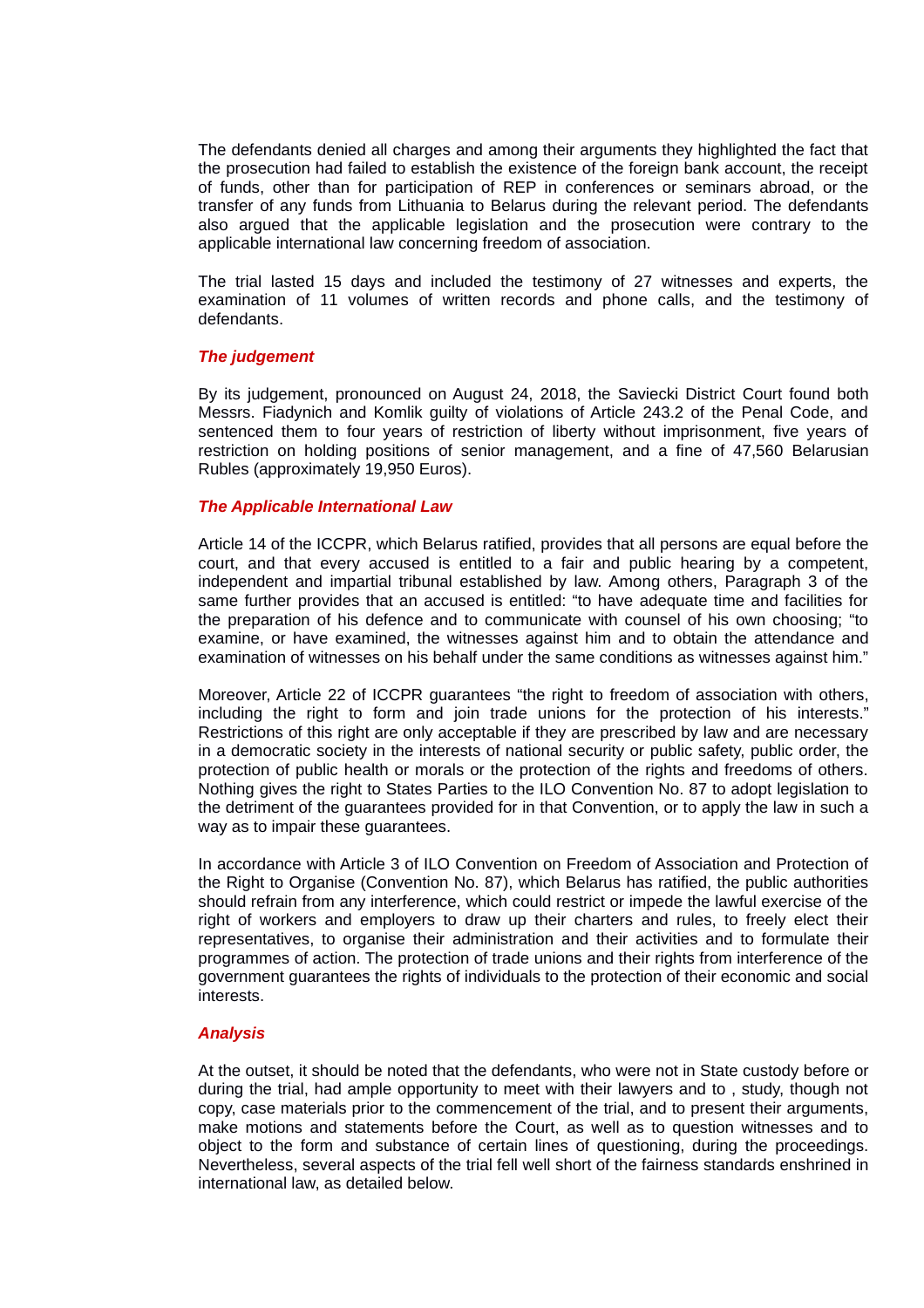

First, during the proceedings, at least six of the witnesses examined by the parties complained that their pre-trial statements incriminating the defendants were procured through threats, intimidation and other psychological pressure exerted by agents of the FID during the initial interrogations, which took place on or around the raid on August 2, 2017, as well as by agents of the State Investigations Committee in subsequent questionings. For instance, several witnesses reported being expressly or implicitly, such as by calling the convoy, threatened with arrest and/or jail time if a certain version of events presented by the interrogator was not accepted. Some witnesses reported their earlier testimony as having been taken down incorrectly.

On August 9, 2018, Judge Fiodarava ordered an investigation into allegations of psychological pressure of witnesses who changed their testimony in court. Several witnesses were summoned for additional questioning. Strangely, one of the witnesses reexamined during the investigation never claimed that she was pressured by the authorities. On the contrary, she revealed during her earlier in-court testimony that she was a paid KGB informant. It was not clear whether any agents of FID or the State Investigations Committee were questioned during this inquiry. On August 14, 2018, Judge Fiodarava announced that the investigation did not reveal any wrongdoing by agents of the State.

Secondly, while only a few out of the 27 witnesses had any personal knowledge of the facts that took place during the incriminated time period, they were all allowed to testify despite objections by the defense. Moreover, an overwhelming number of objections raised by defense counsel in this and other respects were overruled, without any explanation of the basis for such rulings allowing to suggest a possibility a subjective bias, and consequently a lack of independence, on the part of Judge Fiodarava.

Thirdly, the case was fraught with many procedural violations. The prosecution's case was built around two key pieces of documentary evidence, both procured through unspecified means and not authenticated by a prescribed and transparent procedure. The first was an alleged printout of bank records establishing the existence of a corporate account in the Lithuanian bank and the cash flows from foreign organisations. The latter was not authenticated by the bank in question. The second was an email account that contained these bank records, as well as incriminating emails from alleged foreign funders, such as the Danish trade union 3F. However, the prosecution failed to provide evidence during the trial linking the given email account to any of the defendants. During the Skype questioning of an employee of the financial police officer Siarhei Dzmitryieu, who was excused from making a courtroom appearance for questionable security reasons and was therefore not visible to the public, the witness refused to provide any specific information regarding how the evidence was collected or how the email account was accessed, referring in general terms to the course of 'investigative work.' Hence, no information was given as to IP address that was used to create the email account, verification of email account owner and date of email account creation. These facts weigh very heavily on the reliability, and hence probative value, of such evidence, particularly since Lithuanian authorities did not provide information on bank accounts belonging to Messrs. Komlik and Fiyadynich or to REP.

Moreover, it has emerged through the proceedings that the request for surveillance of Messrs. Komlik and Fyadynich was authorised by the Court as of July 15, 2017. However, transcripts of phone conversations that were accepted as evidence by the Court reflected that they were recorded prior to that date, indicating that they were obtained unlawfully and should have been stricken from the trial record.

These procedural violations, which were disregarded by the Court in favor of the prosecution, resulted in an unfair advantage to the State authorities in the form of unreliable and unauthenticated evidence likely procured through unlawful means violated the principle of equality of arms and undermined the ability of defendants to prepare an adequate defense.



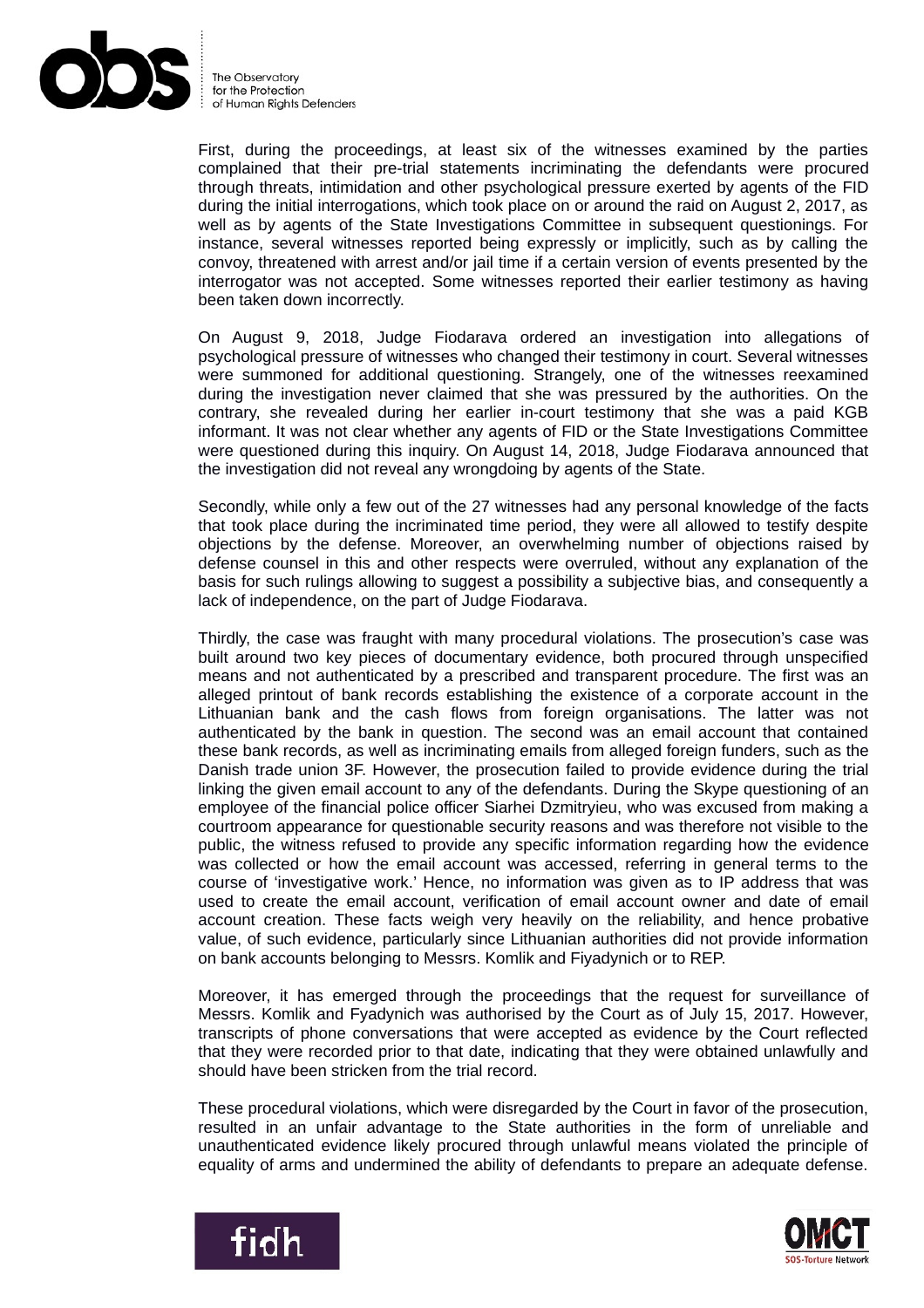Taken together, these violations tend to demonstrate that the trial did not comply with the fairness standards enshrined in Article 14 of the ICCPR.

Moreover, the impugned conduct, and the activities of REP more generally, must be regarded in light of the historical context and legislation in Belarus targeting the activities of associations against international law standards. Under Article 22 of the ICCPR, the legislative interference into the right to form an association may only be justified if proportionate to the legitimate aim pursued. It means that particularly convincing reasons must be given to justify the interference. Furthermore, according to international standards the right to access funding is an integral part of the right to freedom of association – itself a universally recognised right enshrined in numerous international and regional instruments. From a legal perspective, legitimate restrictions on the right of access to funding are the same as those admitted with regard to the right to freedom of association: they are only authorised under strict and cumulative conditions. They must be "prescribed by law" and "necessary in a democratic society", and respect the primacy of the general interest and the principle of proportionality.

Indeed, the UN Working Group on Arbitrary Detention, in its Opinion on the case of Ales Bialiatski involving identical charges, determined that Article 22 not only contains negative obligations for States not to interfere with the activities of civil society organisations, but also positive obligations to facilitate the associations' objectives through public funding or through the exemption from taxes on funds received by associations from foreign States or entities.<sup>[7](#page-5-0)</sup>

Decree No. 24 of November 28, 2003 "On the Receipt and Use of Free Foreign Aid," the avoidance of which was invoked numerous times during the proceedings by the prosecution as the *raison d'être* for the defendants' alleged scheme, runs contrary to the standards espoused in Article 22 of the ICCPR, as well as those in Convention 87. The list of permissible uses of such foreign aid in the Decree does not include activities related to the protection and promotion of human rights, and any attempt to register the receipt of such funds with the authorities would likely result in their confiscation or severe restrictions on their use. This restriction renders it extremely difficult for REP and other civil society organisations to receive public funding and thus to obtain sufficient resources to manage their operations effectively, particularly in the area of provision of legal and social aid to activists and human rights defenders. State interference therefore places severe restrictions on the choice of activities of REP and other trade unions, and their financial wherewithal. On the other hand, State authorities have not, and are unable to, proffer any legitimate aim that such a legislation pursues, rendering its interference unnecessary and thus disproportionate, to any legitimate social need.

#### *Conclusion*

On August 24, 2018, Messrs. Henadz Fiadynich and Ihar Komlik, respectively Chairman and Chief Accountant of the Belarusian Independent Trade Union of Radio and Electronic Industry Workers (REP), have been found guilty of tax evasion charges by the Saviecki District Court of Minsk, Belarus. The prosecution alleged that the two leaders of the independent trade union are guilty of not declaring 140,000 EUR allegedly received through a corporate bank account in Lithuania. Charges were brought against them a year after the trade union helped to mobilize protests against Presidential Decree No. 3 that established a fee on the unemployed.

The Observatory for the Protection of Human Rights Defenders mandated a trial observation mission on July 30, 2018, the day of the opening of the trial. Assisted by the Human Rights Centre "Viasna", the Observatory followed the trial closely until the final judgement that sentenced Messrs. Fiadynich and Komlik to four years of of restriction of liberty without

<span id="page-5-0"></span> $^7$  United Nations Human Rights Council, Working Group on Arbitrary Detention, Opinions adopted by the Working Group on Arbitrary Detention at its sixty-fourth session, 27-31 August 2012, Opinion No. 39/2012 (Belarus).